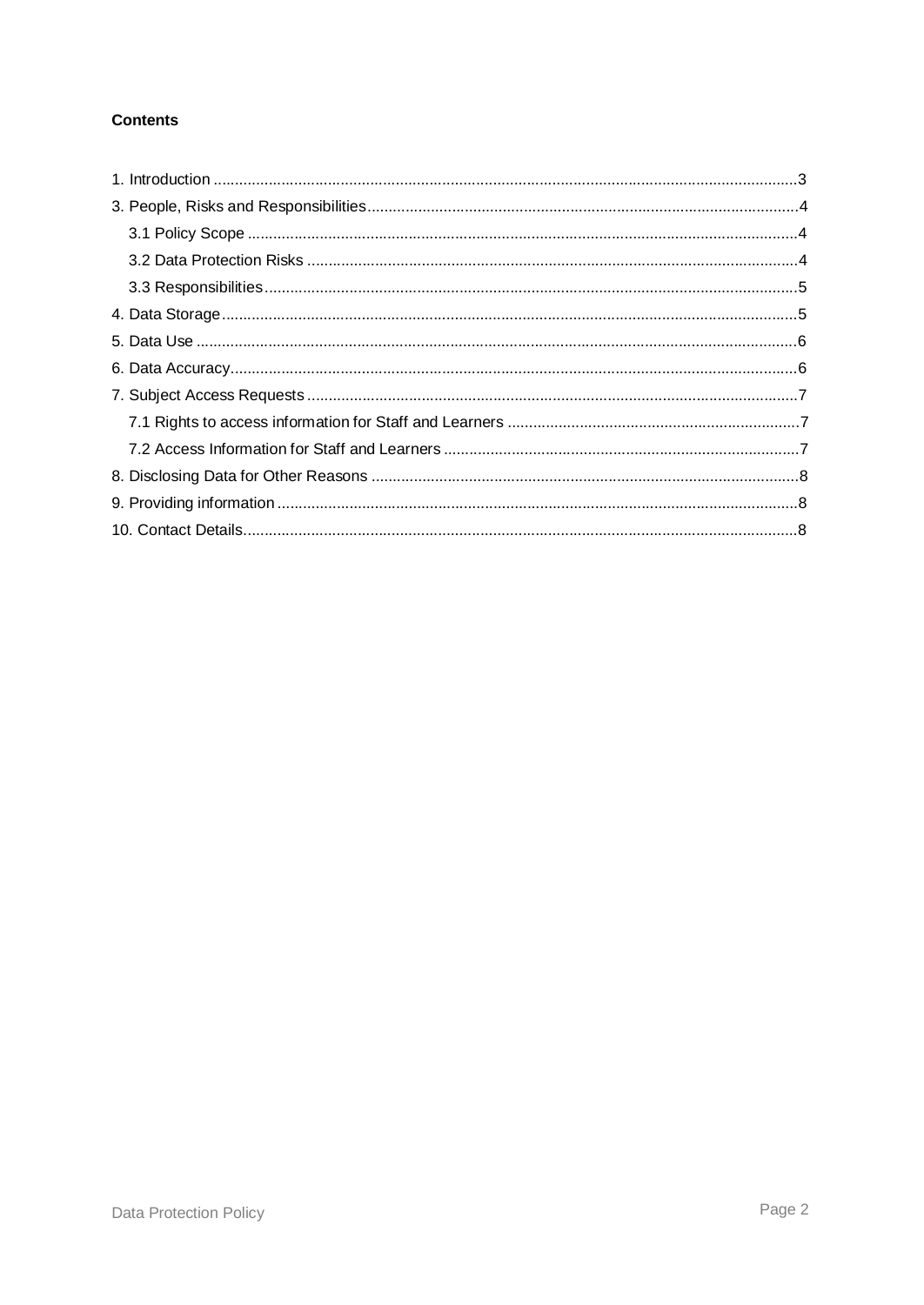#### **1. Introduction**

Metropolitan School of Business and Management UK (MSBM) needs to gather and use certain information about individuals. This can include customers, suppliers, business contacts, employees and other people the organisation has a relationship with or may need to contact. This policy describes how this personal data must be collected, handled and stored to meet the company's data protection standards – and to comply with the law.

This data protection policy ensures MSBM:

- Complies with data protection law and follows good practice
- Protects the rights of staff, customers and partners
- Is open about how it stores and process individuals' data
- Protects itself from the risks of a data breach

The College needs to keep certain information about its learners, employees and other users for a number of different purposes including monitoring learners' performance and achievements and it is also necessary to process information so that staff can be recruited and paid, courses organised and legal obligations to funding bodies and government complied with.

The College collects "Personal data" on learners and staff. Personal data is information, which relates to living individuals (not companies) who can be identified from that information, whether or not in conjunction with any other information. Common examples of personal data which may be used by the College in its day to day business include names, addresses, telephone numbers and other contact details, CVs, performance reviews, salaries and statements of opinion or intention regarding individuals.

To comply with the law, Data Protection Act 1998, the personal data must be collected and used fairly, stored safely and not disclosed to any other person unlawfully.

This policy explains how the College collects, stores retrieves and uses personal data and is written in accordance with the legislation provided by the Data Protection Act 1998 and its guiding principles. In summary, the data protection principles state that personal data shall:

- Be obtained and processed fairly and lawfully and shall not be processed unless certain conditions are met
- Be obtained for a specified and lawful purpose and shall not be processed in any manner incompatible with that purpose
- Be adequate, relevant and not excessive for those purposes
- Be accurate and kept up to date
- Not be kept for longer than is necessary for that purpose
- Be processed in accordance with the data subject's rights
- Be kept safe from unauthorised access, accidental loss or destruction
- Not be transferred to a country outside the European Economic Area, unless that country has equivalent levels of protection for personal data.

Within the personal data there is some information that is considered to be "sensitive personal data". Sensitive personal data includes information relating to:

- Race or ethnic origin:
- Political opinions;
- Religious or similar beliefs;
- Trade union membership;
- Physical or mental health or conditions;
- Sexual orientation/behaviour; or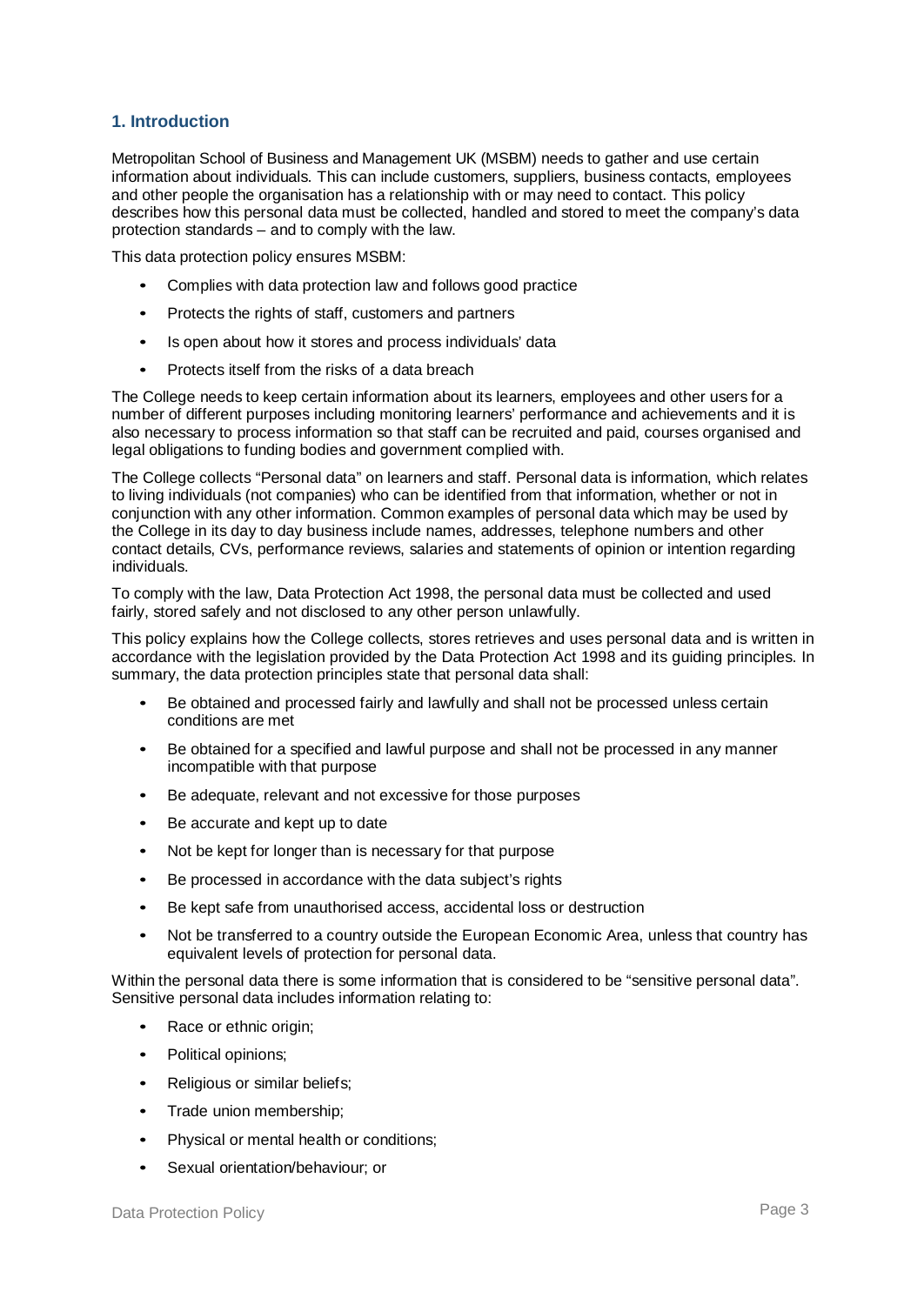• Information relating to the commission or alleged commission of any offence and any related court proceedings, including the disposal of or sentence in those proceedings.

It is a condition of employment that employees will abide by the rules, regulations and policies made by the College. Failure to comply with this policy can therefore result in disciplinary action.

Any member of staff or a learner at the College, who considers that the policy has not been followed in respect of personal data about themselves, should raise the matter with the designated data controller. If the matter is not resolved then a formal grievance should be raised in line with the existing College policy

#### **3. People, Risks and Responsibilities**

#### **3.1 Policy Scope**

This policy applies to:

- The college
- All staff, members and learners associated with our qualifications
- All contractors, suppliers, consultants and other individuals working on behalf of us

It applies to all data that the company holds relating to identifiable individuals, even if that information technically falls outside of the Data Protection Act 1998. This can include:

- Names of individuals
- Postal addresses
- E-mail addresses
- Telephone numbers
- Any other personal information

#### **3.2 Data Protection Risks**

This policy helps to protect us from some very real data security risks, including:

- Breaches of confidentiality. For instance, information being given out inappropriately.
- Failing to offer choice. For instance, all individuals should be free to choose how the company uses data relating to them.
- Reputational damage. For instance, the company could suffer if hackers successfully gained access to sensitive data.

All staff are responsible for ensuring that:

- Any personal data held is kept securely such as in a locked filing cabinet, drawer, room with restricted access and, if computerised, it must be password protected
- Data stored on removable disks must be removed before disposal
- Papers containing personal information are shredded before
- Disposal
- Databases are closed and workstations securely locked when
- Leaving the computer
- Personal information is not disclosed either orally or in writing or accidentally or otherwise to any unauthorised third party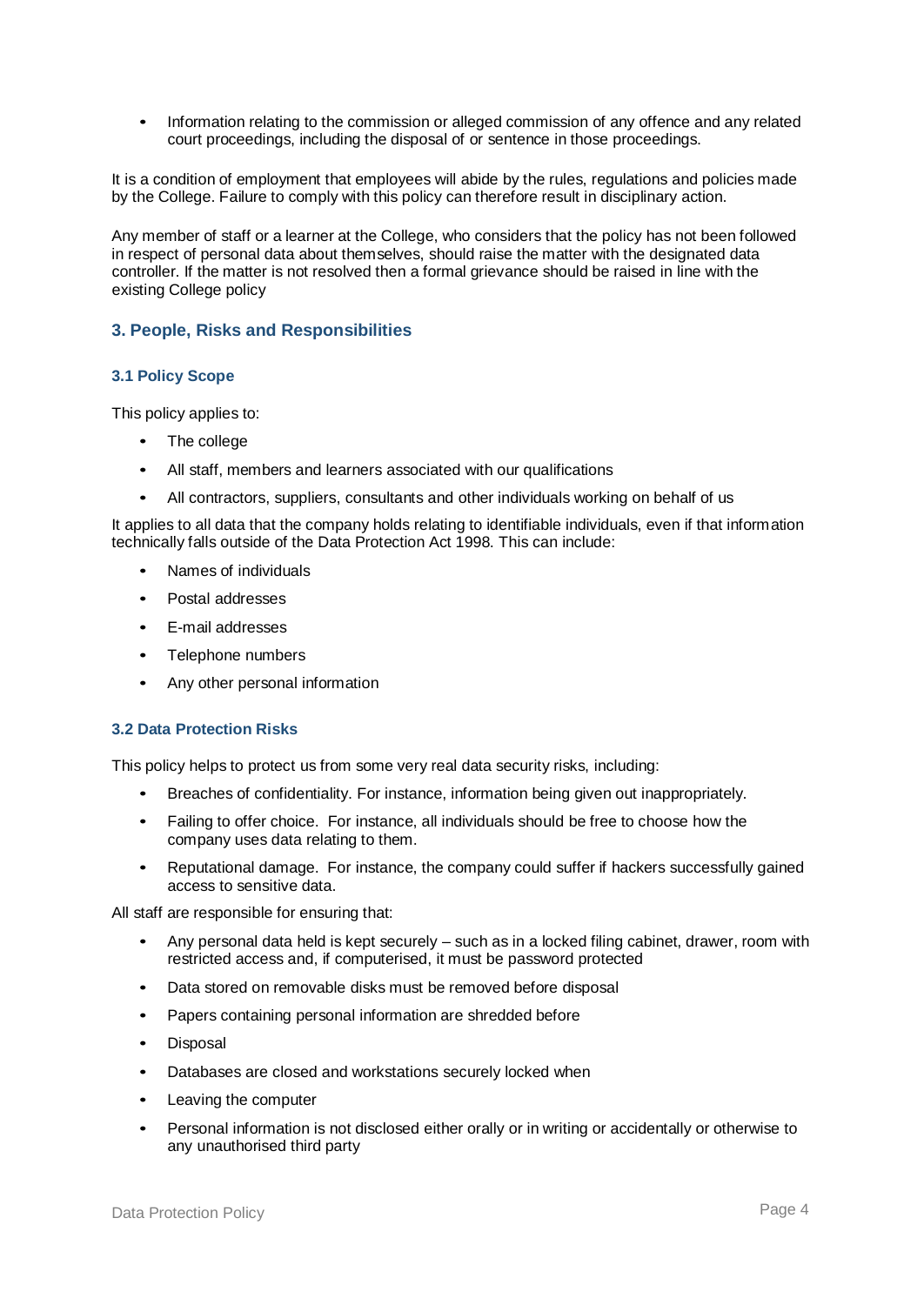Staff should note that unauthorised disclosure will usually be a disciplinary matter and may be considered gross misconduct in some cases. It may also result in a personal liability for the individual staff member.

#### **3.3 Responsibilities**

Everyone who works for or with MSBM has some responsibility for ensuring data is collected, stored and handled appropriately. Each team that handles personal data must ensure that it is handled and processed in line with this policy and data protection principles.

All prospective staff will be asked to sign their consent to process on the relevant College form, regarding particular types of information when an offer of employment is made. A refusal to sign such a form will result in the offer being withdrawn.

All staff are responsible for

- checking that any information that they provide to the College in connection with their employment is accurate and up to date
- informing the College of any changes to information, which they have provided
- checking the information that the College will send out from time to time, giving details of information kept and processed about staff
- informing the College of any errors or changes. The College cannot be held responsible for any errors unless the staff member has informed the College of them.

If and when, as part of their responsibilities, staff collect information about other people, (i.e. about learners' course work, opinions about ability, references to other academic institutions, or details of personal circumstances), they must comply with the guidelines for staff, which are at Appendix 1.

All prospective learners will be asked to sign their consent to process on the relevant College form, regarding particular types of information when an offer of a course place is made. A refusal to sign such a form will result in the offer being withdrawn.

All learners are responsible for ensuring that:

- Personal data provided to the College is accurate and up to date.
- That change of address, is notified to their Personal Tutor or Curriculum Administrators.

Learners who use the College computer facilities may, from time to time, process personal data. If they do so they must notify the course tutor who should ensure the Data Protection Policy is followed or seek guidance from the Operations and Compliance Manager.

#### **4. Data Storage**

These rules describe how and where data should be safely stored. Questions about storing data safely can be directed to the Academic Director, who takes on responsibility for data protection.

When data is stored on paper, it should be kept in a secure place where unauthorised people cannot see it. These guidelines also apply to data that is usually stored electronically but has been printed out for any reason:

- When not required, the paper or files should be kept in a locked drawer or filing cabinet.
- Employees should make sure paper and printouts are not left where unauthorised people could see them, like on a printer.
- Data printouts should be shredded and disposed of securely when no longer required.

When data is stored electronically, it must be protected from unauthorised access, accidental deletion and malicious hacking attempts: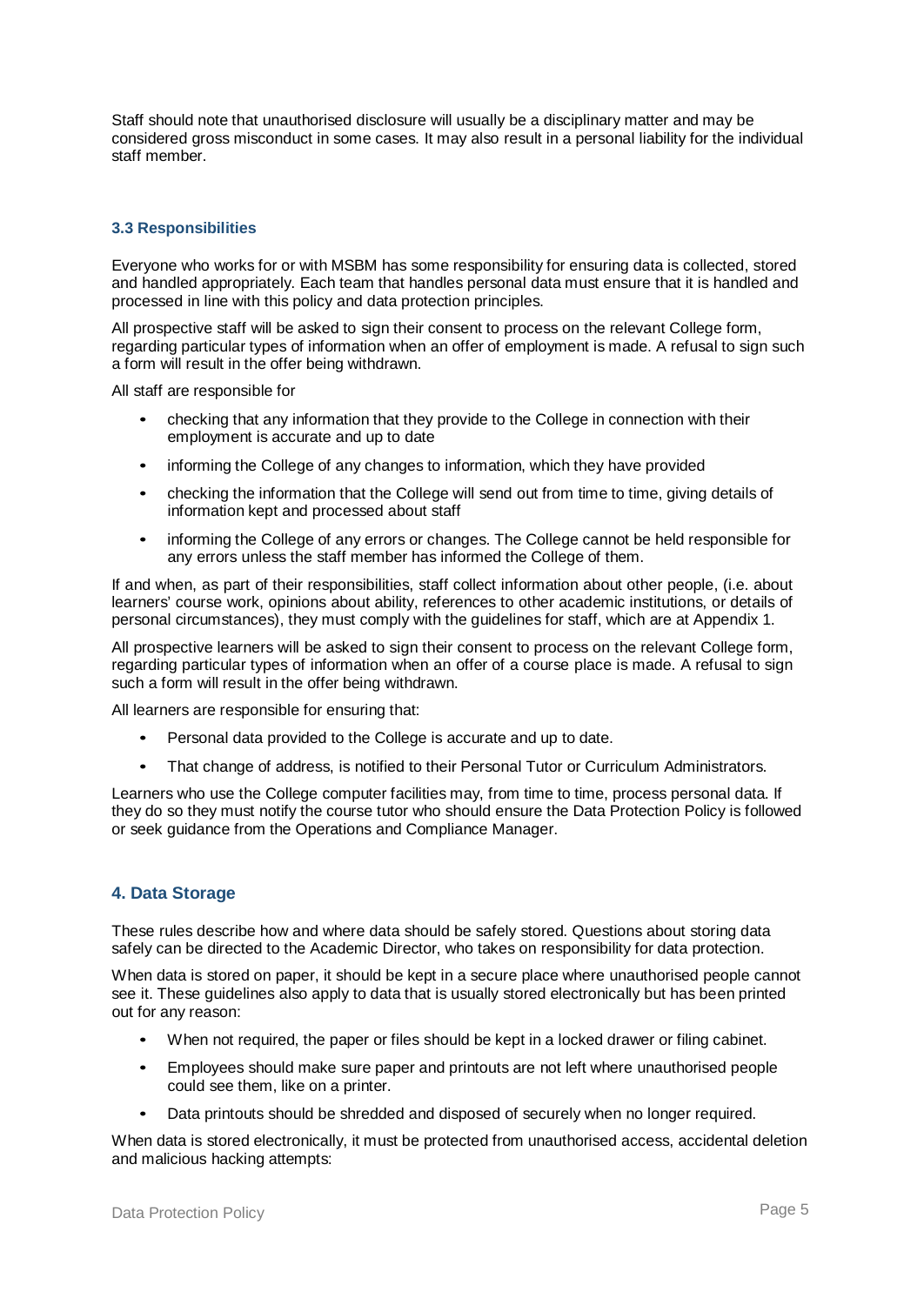- Data should be protected by strong passwords that are changed regularly and never shared between employees.
- If data is stored on removable media (like a CD or DVD), these should be kept locked away securely when not being used.
- Data should only be stored on designated drives and servers and should only be uploaded to an approved cloud computing service.
- Servers containing personal data should be sited in a secure location, away from general office space.
- Data should be backed up frequently. Those backups should be tested regularly, in line with the company's standard back up procedures.
- Data should never be saved directly to laptops or other mobile devices like tablets or smart phones.
- All servers and computers containing data should be protected by approved security software and a firewall.

#### **5. Data Use**

Personal data is of no value to us unless the business can make use of it. However, it is when personal data is accessed and used that it can be at greatest risk of loss, corruption or theft:

- When working with personal data, employees should ensure the screens of their computers are always locked when left unattended.
- Personal data should not be shared informally. In particular, it should never be sent by E-mail, as this form of communication is not secure.
- Data must be encrypted before being transferred electronically. The IT Manager can explain how to send data to authorised external contacts.
- Personal data should never be transferred outside of the European Economic Area.
- Employees should not save copies of personal data to their own computers. Always access and update the central copy of any data.

#### **6. Data Accuracy**

The law requires us to take reasonable steps to ensure data is kept accurate and up to date. The more important it is that the personal data is accurate and it is the responsibility of all employees who work with data to take reasonable steps to ensure it is kept as accurate and up to date as possible.

- Data will be held in as few places as necessary. Staff should not create any unnecessary additional data sets.
- Staff should take every opportunity to ensure data is updated. For instance, by confirming a customer's details when they call.
- MSBM will make it easy for data subjects to update the information MSBM holds about them. For instance, via the company website.
- Data should be updated as inaccuracies are discovered. For instance, if a customer can no longer be reached on their stored telephone number, it should be removed from the database.
- It is the Marketing Manager's responsibility to ensure marketing databases are checked against industry suppression files every six months.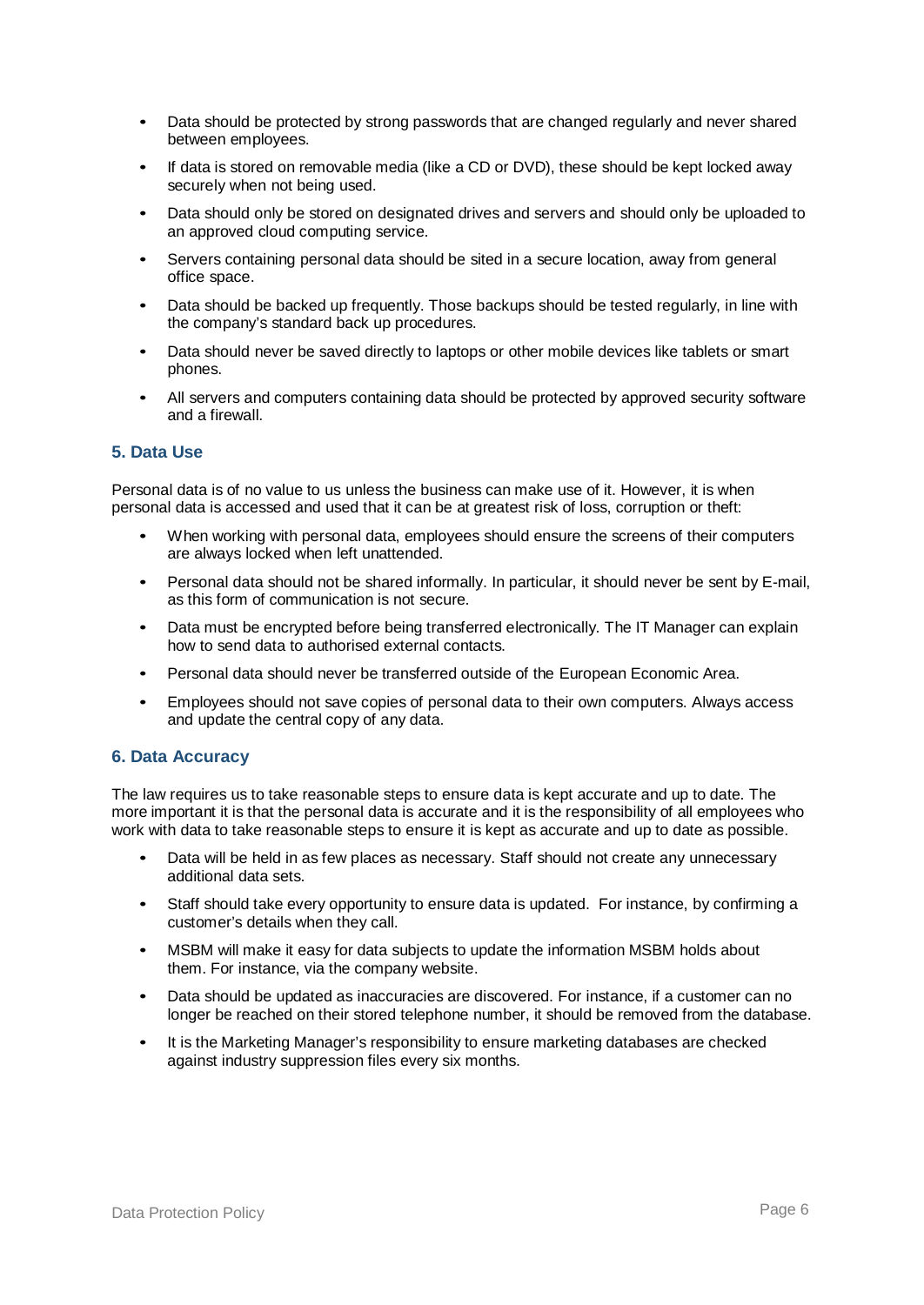### **7. Subject Access Requests**

#### **7.1 Rights to access information for Staff and Learners**

Staff, learners and other users of the College have the right to access any personal data that is being processed about them either on computer or in structured paper files. They are also entitled to a description of any such data held, details of the purpose for which the data is being, or is to be, processed and the details of any persons to whom the data may be disclosed. Individuals are also entitled to any information available about the source of that data.

All individuals who are the subject of personal data held by MSBM are entitled to:

- Ask what information the company holds about them and why.
- Ask how to gain access to it.
- Be informed how to keep it up to date.
- Be informed how the company is meeting its data protection obligations.

If an individual contacts the company requesting this information, this is called a subject access request.

Subject access requests from individuals should be made by E-mail, addressed to the Operations and Compliance Manager at [info@msbm.org.uk.](mailto:data@lqa.org.uk) The data controller can supply a standard request form, although individuals do not have to use this. Individuals will be charged £10 per subject access request. The data controller will aim to provide the relevant data within 14 days.

The data controller will always verify the identity of anyone making a subject access request before handing over any information.

#### **7.2 Access Information for Staff and Learners**

If it is not possible to access information informally, or formally, during normal College business then any individual wishing to exercise their right to access information should make a request in writing to the Director of Operations.

In order to gain access, an individual may wish to receive notification of the information currently being held. This request should be made in writing and to ensure clarity please make every effort to use the standard form attached in Appendix 3 of this document. Confirmation of your identity will be required before any information is released hence the College in keeping with good practice would like to give the data subject an opportunity to arrange an appointment to review the details held. This would then allow security around the release of your information, give you an opportunity to review all the details held, enable you to be selective and take away only what's necessary to fulfil your requirements. Please note that the College will make a charge of £10 on each occasion that access is requested.

The College aims to comply with requests for access to personal information as quickly as possible, but will ensure that it is provided within 40 days unless there is good reason for delay. In such cases, the reason for delay will be explained in writing to the data subject making the request. Any member of staff receiving a request in writing should consult with the Operations and Compliance Manager immediately.

The data subject has the right to prevent personal data being processed, has rights in relation to automated decision-making, has the right to have inaccurate personal data corrected or erased and has a right to compensation for any damage caused by contravention of the Act.

When a valid access request is made, the College will:

- Advise the data subject whether any personal data is being processed concerning them;
- If so, supply a description of that personal data, state the purposes for which it is being processed and the people or class of person to whom it may be disclosed;
- Disclose the information to the data subject; and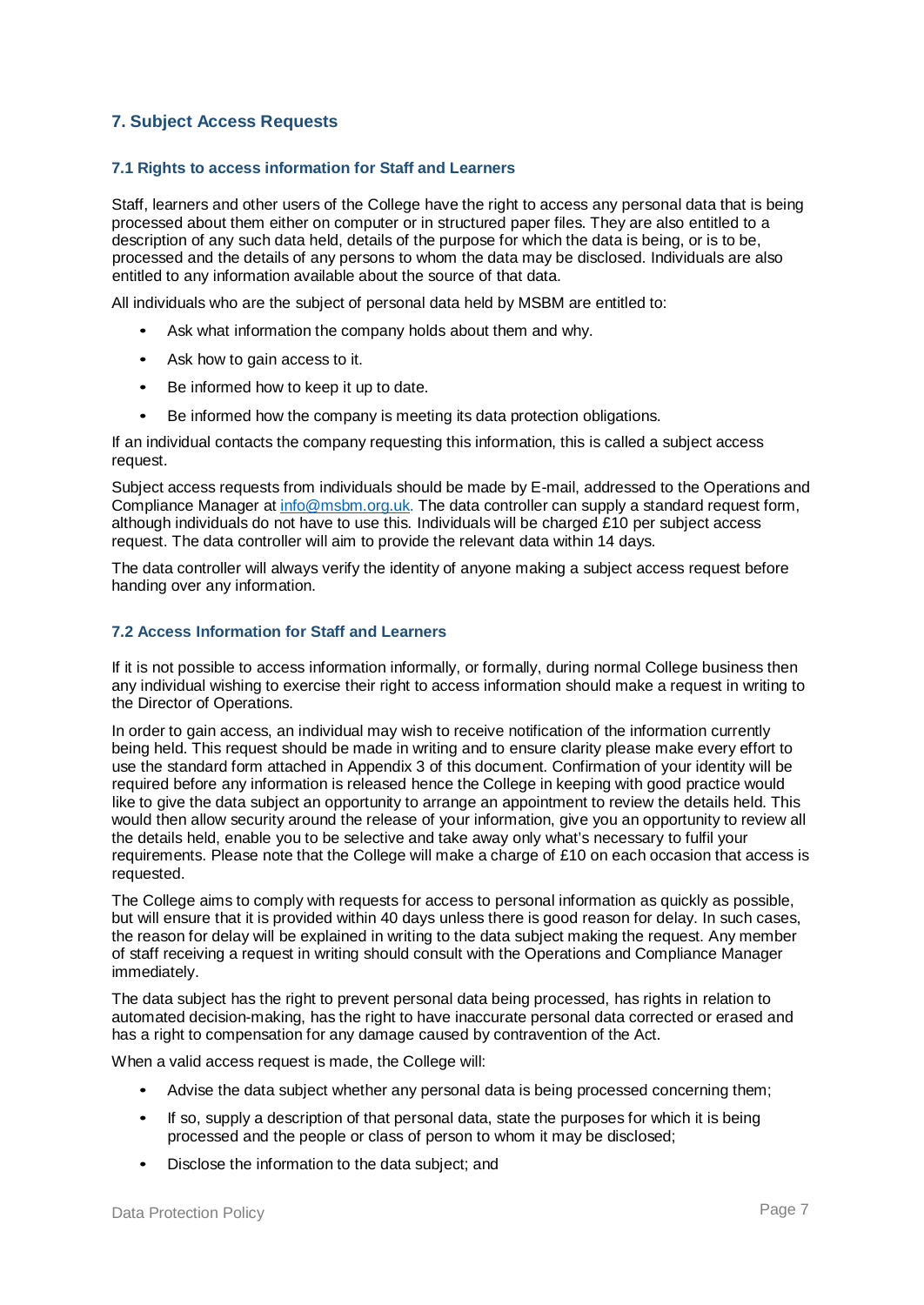• Advise the data subject of the logic involved where a decision relating to, or significantly affecting, the data subject is made on the basis of processing that personal data by automatic means.

The College reserves its rights to refuse to fulfil access requests where permitted by the relevant legislation.

#### **8. Disclosing Data for Other Reasons**

In certain circumstances, the Data Protection Act allows personal data to be disclosed to law enforcement agencies without the consent of the data subject. Under these circumstances, MSBM will disclose requested data. However, the data controller will ensure the request is legitimate, seeking assistance from the board and from the company's legal advisers where necessary.

#### **9. Providing information**

MSBM aims to ensure that individuals are aware that their data is being processed, and that they understand:

- How the data is being used
- How to exercise their rights

To these ends, the company has a privacy statement, setting out how data relating to individuals is used by the company. The privacy statement is made available to all employees at MSBM.

#### **10. Contact Details**

If you have any queries about the contents of the Data Protection Policy, please contact our Administration team by any of the following mechanisms:

Telephone: 01908 303653

E-mail:

[info@msbm.org.uk o](mailto:info@msbm.org.uk)r alternatively please post the form to: Academic Coordinator, MSBM London, 29th Floor, One Canada Square, E14 5DY, Canary Wharf. London. United Kingdom | Tel: +44 (0) 207 712 1588 | Fax: +44 (0) 207 712 1501.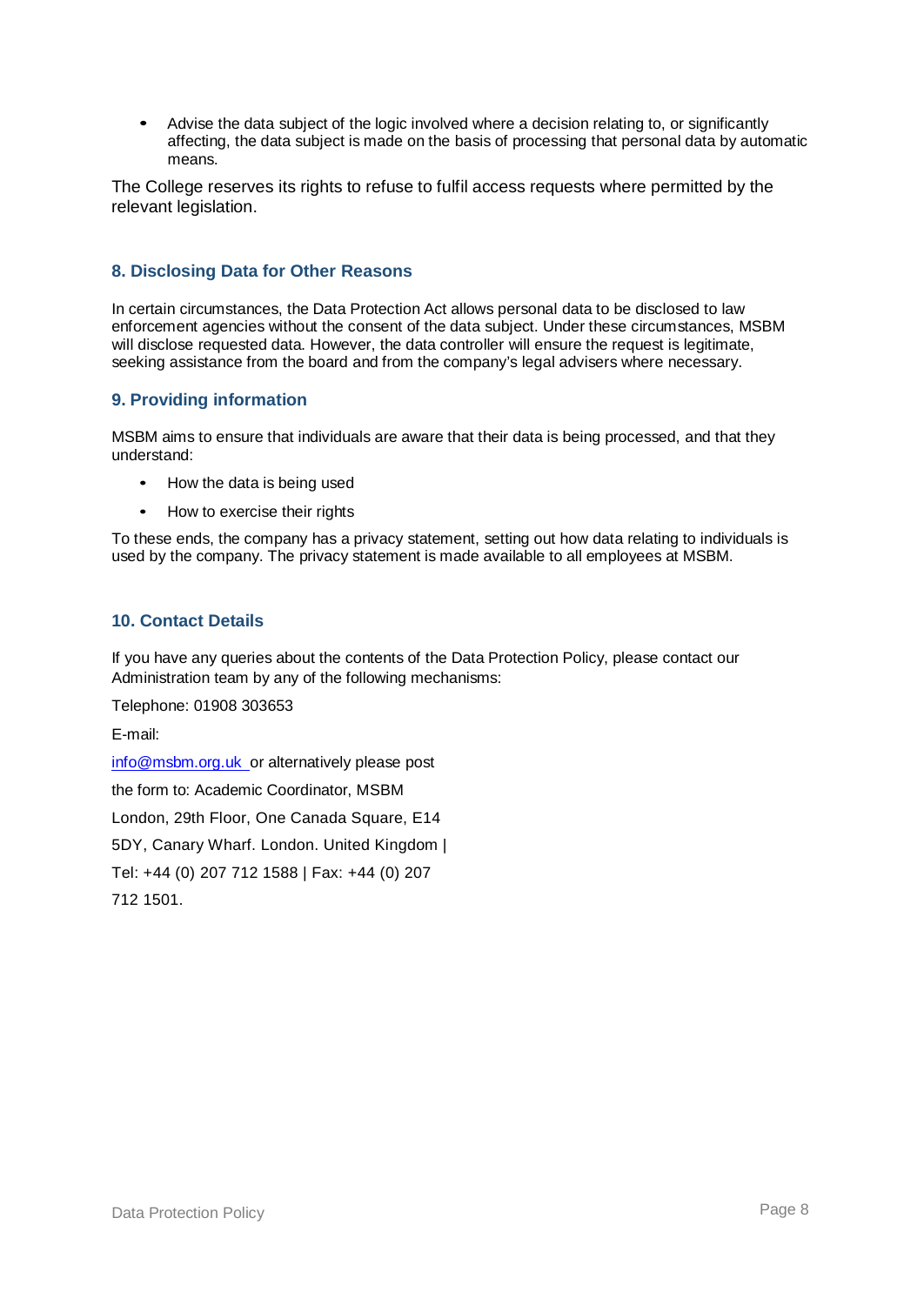#### **Appendix 1: Staff Guidelines for Data Protection**

## **Staff Guidelines for Data Protection**

All staff will process data about learners on a regular basis, when marking registers, writing reports or references, or as part of a pastoral or academic supervisory role. The College will ensure through registration procedures, that all learners give their consent to this sort of processing, and are notified of the categories of processing, as required by the Act. The information that staff deal with on a dayto-day basis will be personal data rather than sensitive personal data and will cover categories such as:

- General personal details such as name and address,
- Details about class attendance, course work marks and grades and associated comments.
- Notes of personal supervision, including matters about behaviour and discipline (where this includes "health" information it will be treated as sensitive).

With limited exceptions information about a learner's physical or mental health, sexual life, political or religious views, trade union membership or ethnicity or race is sensitive and can only be collected and processed with the learner's consent.

There may be instances where there is a need to record details such as dietary needs, for religious or health reasons prior to taking learners on a field trip. If staff need to record this information, they should use the College standard forms.

Other permitted reasons to use sensitive personal data are when the processing is necessary:

- To exercise or perform a non-contractual legal right in connection with the data subject.
- To protect the vital interests of the data subject.
- To protect the well-being of our students including children and vulnerable adults
- In relation to legal proceedings or obtaining legal advice.
- Or the data subject has already made the information public.
- For the administration of justice.
- For medical purposes or the information is about racial and ethnic origin.
- for the purposes of reviewing the existence of absence of equality of opportunity and treatment.

Despite the above, obtaining the data subjects' express consent is always preferable. All staff has a duty to make sure that they comply with the data protection principles, which are set out in the College's Data Protection Policy. In particular, staff must ensure that records are: accurate; upto-date; and kept and disposed of safely, and in accordance with College policy.

Staff will be responsible for ensuring that all data is kept securely.

It is the responsibility of the College and its staff to ensure the security of all personal data (whether held electronically or otherwise) extends to situations when such data is used away from the College's premises. Staff should not remove personal data from college premises unless this is needed for work related activities. If data is removed then the appropriate Administrative Coordinator or Manager should be notified and all data must be returned the next working day.

If such personal data is used at home, then the same care should be taken as would be expected to apply to other "valuables".

If there were a need to access personal data from home then the preferred route would be via the intranet rather than removing it from College premises. Mobile disks such as USB sticks should only be used to transport data in exceptional circumstances. Sensitive data should be encrypted and a strong password will be required to protect any transported personal data.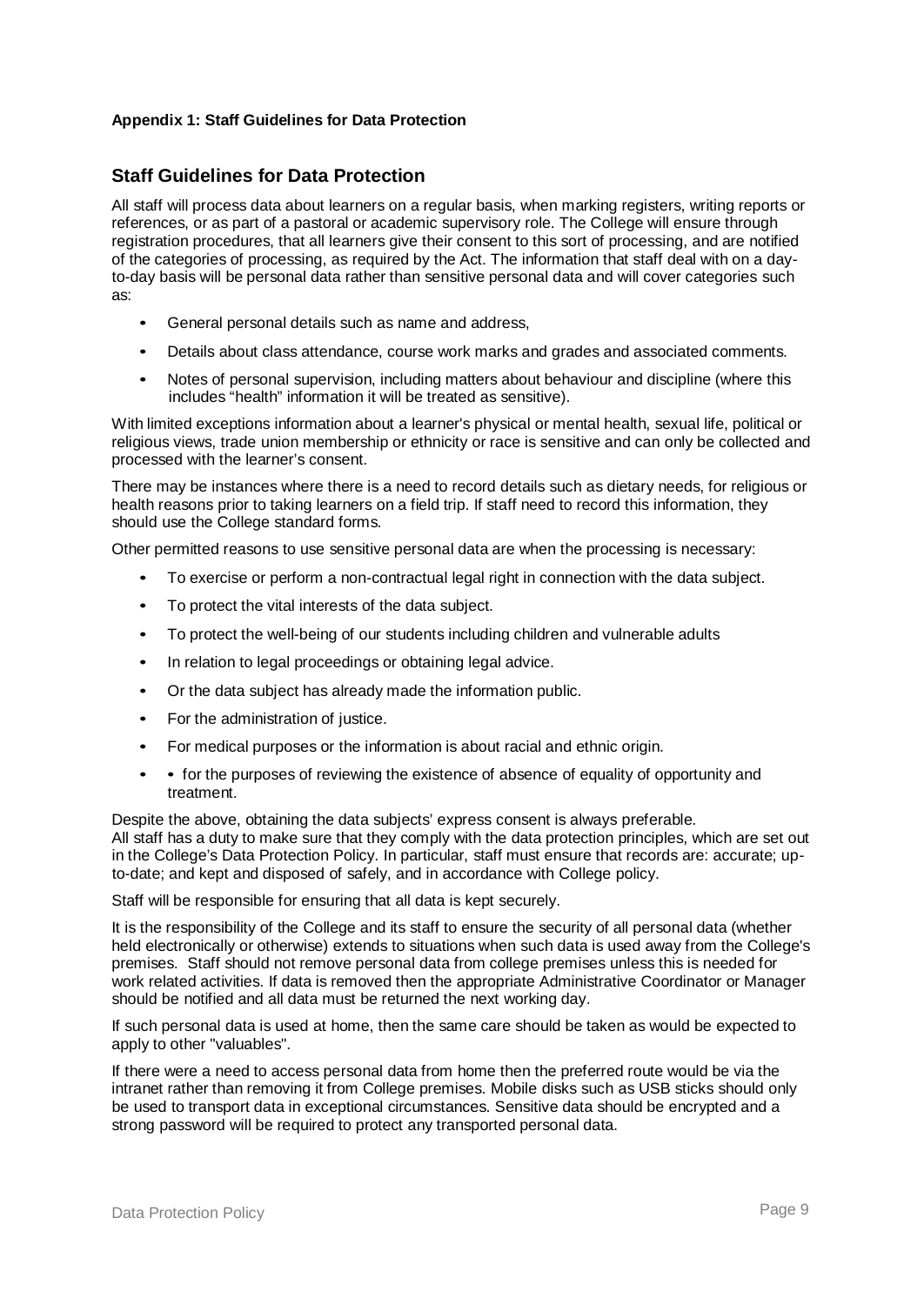When personal data is used away from College premises, all staff must be extra vigilant regarding the security of such data, as the normal organisational security precautions cannot be called upon to assist.

In particular, if personal data is used in a public place it should be kept under close supervision at all times and never left unattended (unless deposited in a secure place of storage).

If there is any doubt regarding the use of personal data in situations away from the College's premises, then guidance should be sought from the Data Controller.

The College will designate, where necessary, staff roles in each area as 'authorised staff', and this will be reflected in their job descriptions. These staff are the only staff authorised to hold or process data that is personal or sensitive data.

The only exception to this will be if a non-authorised staff member is satisfied that the processing of the data is necessary:

- In the best interests of the learner or staff member, or a third person, or the College; and
- He or she has either informed the authorised person of this, or has been unable to do so and processing is urgent and necessary in all the circumstances.

This should only happen in very limited circumstances, e.g. a learner is injured and unconscious, but in need of medical attention, and a staff tutor tells the hospital that the learner is pregnant or a Jehovah's Witness.

Staff must not disclose personal data to any learner or other member of staff without the express consent of the data subject, or in accordance with College policy.

Staff must not disclose sensitive personal data to any person be it another member of staff or a member of the public without the express consent of the data subject unless one of the exceptions applies.

Before processing any personal data, all staff should consider the checklist:

#### **Staff Checklist for Recording Data**

- Do you really need to record the information?
- Is the information non-sensitive personal data or is it 'sensitive'?
- If it is sensitive, do you have the data subject's express consent?
- Has the learner/employee been told that this type of data will be processed?
- Are you authorised to collect/store/process the data?
- If yes, have you checked with the data subject that the data is accurate?
- Are you sure that the data is secure?
- If you do not have the data subject's consent to process, are you satisfied that it is in the best interests of the learner or the staff member to collect and retain the data, and do you have authority to do this from a member of College Senior Management Team?
- Have you reported the fact of data collection to the authorised person within the required time?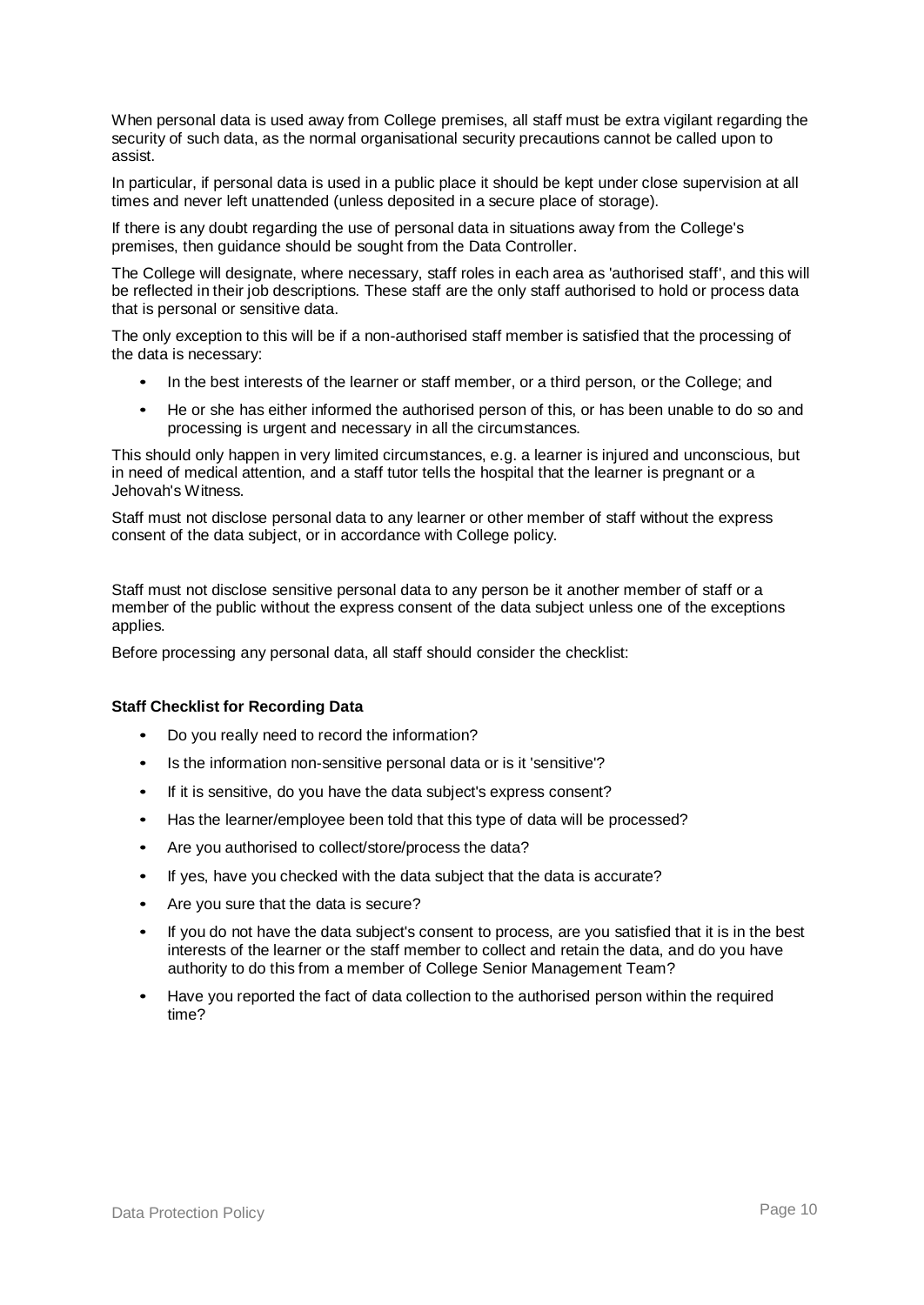## **Appendix 2: Data Retention Periods**

# **Data Retention Periods**

The College will not keep personal information for longer than is necessary. The retention periods indicated below have a statutory basis and are minimum periods to satisfy the appropriate legislation. If a member of staff decides to retain personal information for longer than the periods indicated they must have a reason that is valid by reference to the Data Protection Principles and agree this in writing with the Registrar.

| Type of Personal Information                                                                                                                                                                                                   | Minimum Retention Period Reasons                                               |                                                                                                                                                                             |  |
|--------------------------------------------------------------------------------------------------------------------------------------------------------------------------------------------------------------------------------|--------------------------------------------------------------------------------|-----------------------------------------------------------------------------------------------------------------------------------------------------------------------------|--|
| Personnel files including training<br>records.                                                                                                                                                                                 | 6 years from the end of<br>employment.                                         | References and potential litigation.                                                                                                                                        |  |
| Staff application forms and<br>interview notes for unsuccessful<br>applicants.                                                                                                                                                 | 6 months from the date of<br>the interview.                                    | Sex Discrimination Act 1975, Race<br>Relations Act 1976 and Disability<br>Discrimination Act 1995.                                                                          |  |
| Income Tax and NI returns,<br>including correspondence with<br>tax office.                                                                                                                                                     | 6 years after the end of the<br>financial year to which the<br>records relate. | Income Tax (Employment) Regulations<br>1993.                                                                                                                                |  |
| <b>Statutory Maternity Pay records</b><br>and calculations.                                                                                                                                                                    | 3 years after the end of the<br>financial year to which the<br>records relate. | <b>Statutory Maternity Pay (General)</b><br>Regulations 1986.                                                                                                               |  |
| Statutory Sick Pay records and<br>calculations.                                                                                                                                                                                | Term of employment plus<br>40 years.                                           | Social Security Contributions & Benefits<br>Act 1952.                                                                                                                       |  |
| Wages and salary records.                                                                                                                                                                                                      | Current year plus 6 years.                                                     | Taxes Management Act 1970,<br>Limitation Act 1980, Equal Pay Act<br>1970, Minimum Wage Regulations<br>1998.                                                                 |  |
| Accident books and records and<br>reports of accidents.                                                                                                                                                                        | Term of employment plus<br>40 years                                            | Limitation Act 1980.                                                                                                                                                        |  |
| Health records.                                                                                                                                                                                                                | During employment.                                                             | Management of Health and Safety at<br>Work Regulations.                                                                                                                     |  |
| Health records where reason for<br>termination of employment is<br>connected with health, including<br>stress related illness.                                                                                                 | Term of employment plus 6 Limitation Act 1980.<br>years.                       |                                                                                                                                                                             |  |
| Medical records kept by reason<br>of the Control of Substances<br><b>Hazardous to Health</b><br>Regulations 1994.                                                                                                              | Term of employment plus<br>40 years.                                           | COSHH 1994, Control of Asbestos at<br>Work Regulations 2002, Control of<br>Lead at Work Regulations 2002,<br>Control of Substances Hazardous to<br>Health Regulations 2002. |  |
| Learner records, including<br>academic achievements and<br>conduct.<br>All documentation relating to the<br>delivery of ESF in the 2007-2013 <sup>plus 6</sup> years<br>period must be retained until<br>2022 at the earliest. | Registered student<br>relationship with College                                | Limitation Act 1980.                                                                                                                                                        |  |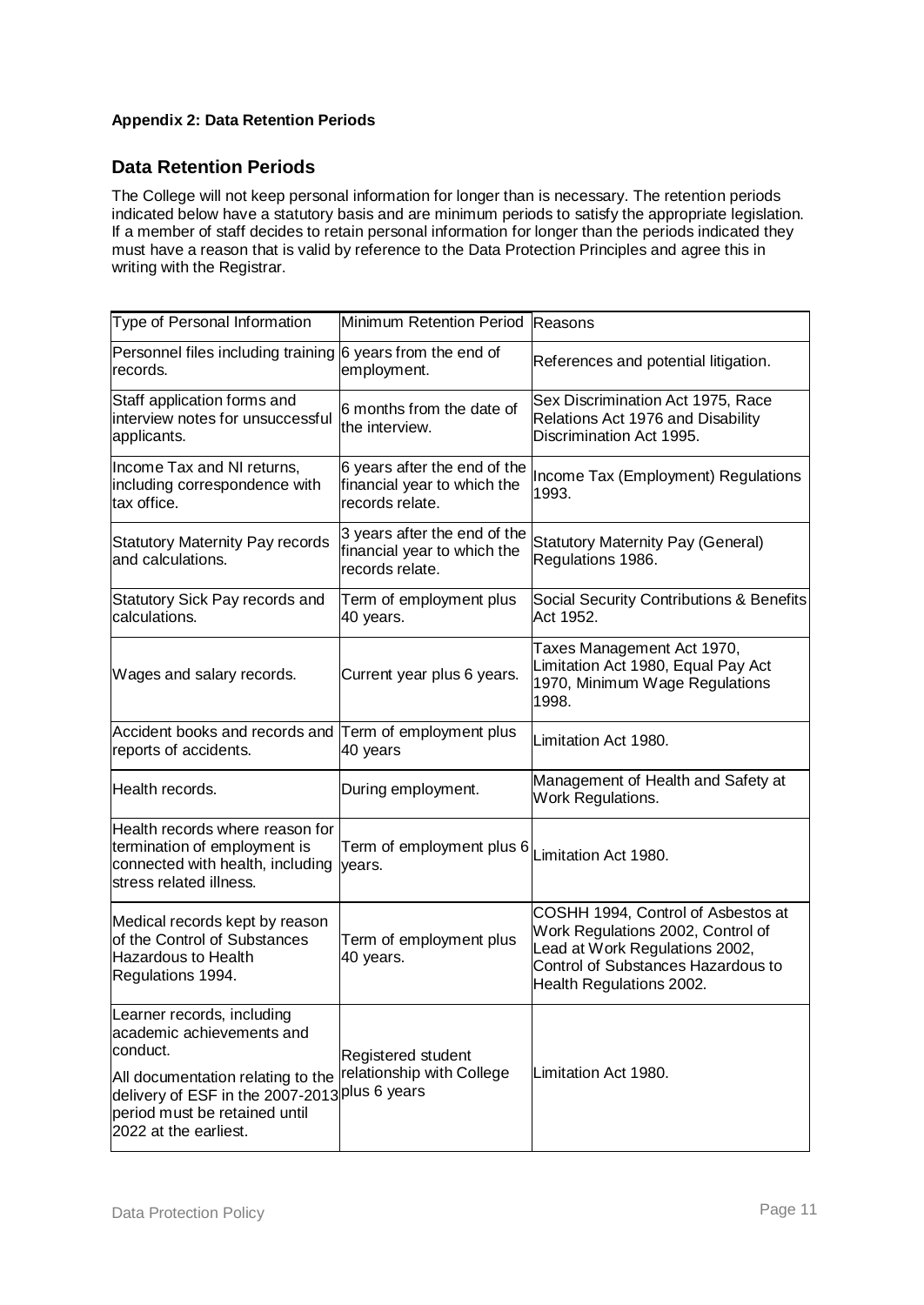| <b>CCTV Security Tapes</b>                                                                                        | 30 days (unless<br>investigation made and<br>required for evidential<br>purposes) | then as long as reasonably Potential investigation into incidents.    |
|-------------------------------------------------------------------------------------------------------------------|-----------------------------------------------------------------------------------|-----------------------------------------------------------------------|
| Contact details kept on personal Until it is apparent that the<br>files (e.g., card index, Microsoft<br>Outlook). | person is no longer at the<br>named location.                                     | It is inaccurate processing if the<br>information is held any longer. |
| Personal information of<br>any sort on a web page/site.                                                           | No longer than a period<br>specifically agreed with the<br>person.                | Danger of inaccurate and irrelevant<br>processing.                    |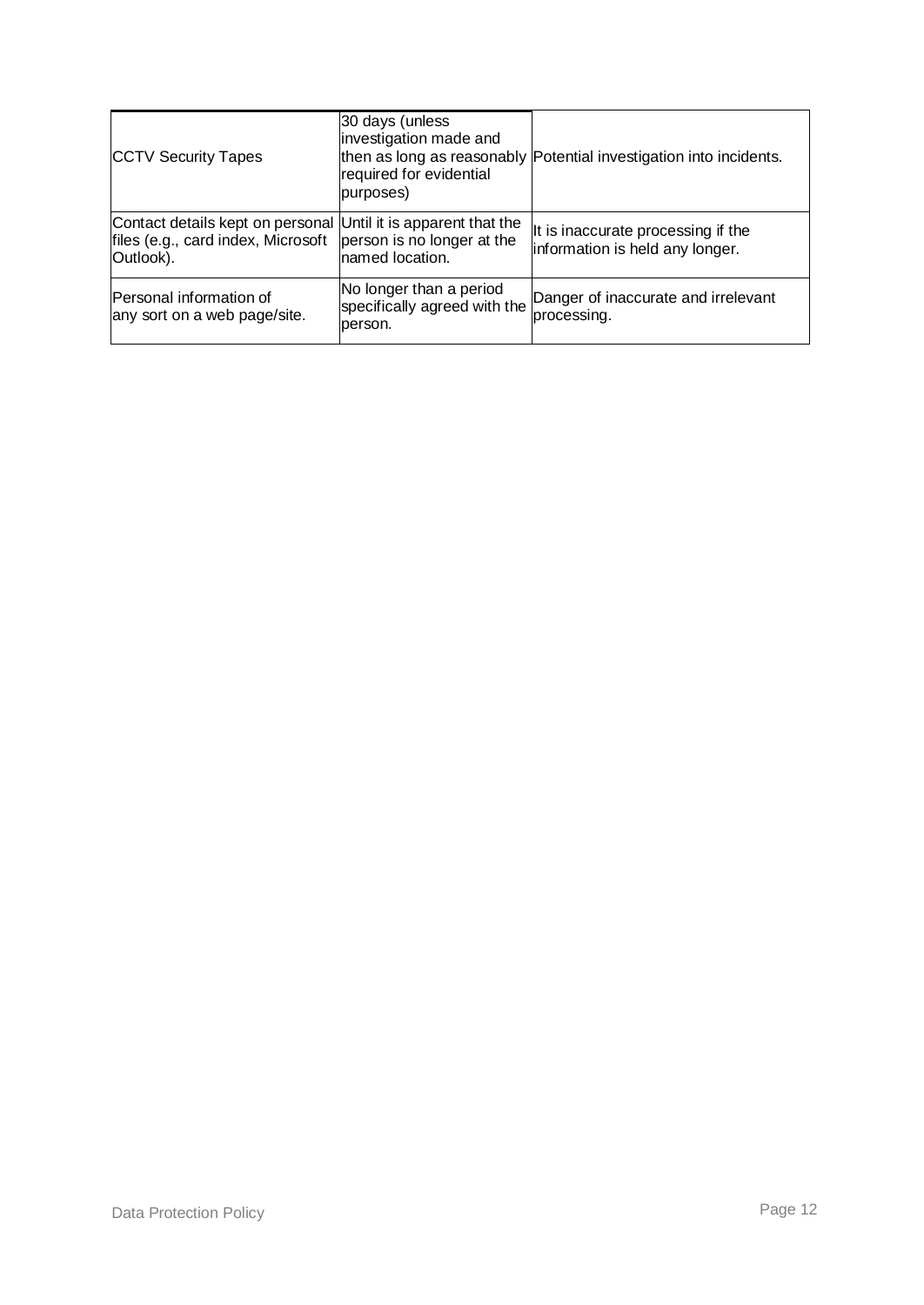#### **Appendix 3: Standard Request Form for Learner Access**

# **Standard Request Form for Learner Access**

The completion and submission of this form initiates the formal request to access personal information that MSBM holds for you. Individuals are encouraged to read the Data Protection Policy prior to initiating this request.

| Date:                                                                                                                                                                                                                                                                                                                                                                                                                                                                                                                                                                                                                                                                                                                                                                                    |  |  |  |
|------------------------------------------------------------------------------------------------------------------------------------------------------------------------------------------------------------------------------------------------------------------------------------------------------------------------------------------------------------------------------------------------------------------------------------------------------------------------------------------------------------------------------------------------------------------------------------------------------------------------------------------------------------------------------------------------------------------------------------------------------------------------------------------|--|--|--|
| Name:                                                                                                                                                                                                                                                                                                                                                                                                                                                                                                                                                                                                                                                                                                                                                                                    |  |  |  |
| Learner ID:                                                                                                                                                                                                                                                                                                                                                                                                                                                                                                                                                                                                                                                                                                                                                                              |  |  |  |
| Contact number:                                                                                                                                                                                                                                                                                                                                                                                                                                                                                                                                                                                                                                                                                                                                                                          |  |  |  |
| E-mail address:                                                                                                                                                                                                                                                                                                                                                                                                                                                                                                                                                                                                                                                                                                                                                                          |  |  |  |
| Please tick as appropriate:<br>I wish to have access to:<br>All the data that MSBM UK currently has about me as part of an automated system<br>$\Box$<br>and/or part of a relevant filing system;<br>Or<br>Data that MSBM UK has about me in the following categories, please tick appropriate boxes<br>$\Box$<br>below Other (please provide further details):<br>Academic marks or course work details<br>$\Box$<br>Academic or employment references<br>$\Box$<br>Disciplinary records<br>□<br>Health and medical matters<br>□<br>Political, religious or trade union information<br>□<br>Any statements of opinion about my abilities or performance<br>□<br>Personal details including name, address, date of birth<br>$\Box$<br>Other information (Please specify below)<br>$\Box$ |  |  |  |
| If you are a learner, please<br>provide the address to which<br>correspondence should be<br>sent                                                                                                                                                                                                                                                                                                                                                                                                                                                                                                                                                                                                                                                                                         |  |  |  |
| If you are an employee please<br>provide name, contact address<br>and telephone number:                                                                                                                                                                                                                                                                                                                                                                                                                                                                                                                                                                                                                                                                                                  |  |  |  |
| Notes:<br>If an Inspection of files is required then it will be by appointment only. *You will be required to bring with<br>you some form of identification,<br>preferably to include a photograph, for example a passport or photocard<br>driving licence<br>An authorised person will be present whilst you look at the file.<br>You will not be permitted to remove anything from the file.<br>If you wish to copy any of the contents you must inform the authorised<br>person who will arrange it for you.<br>You must describe the data you wish to access if held in a non-<br>computerised manner.<br>I understand that I will have to pay a fee of £10                                                                                                                          |  |  |  |

Signature **Date of form submission** Click here to enter a date.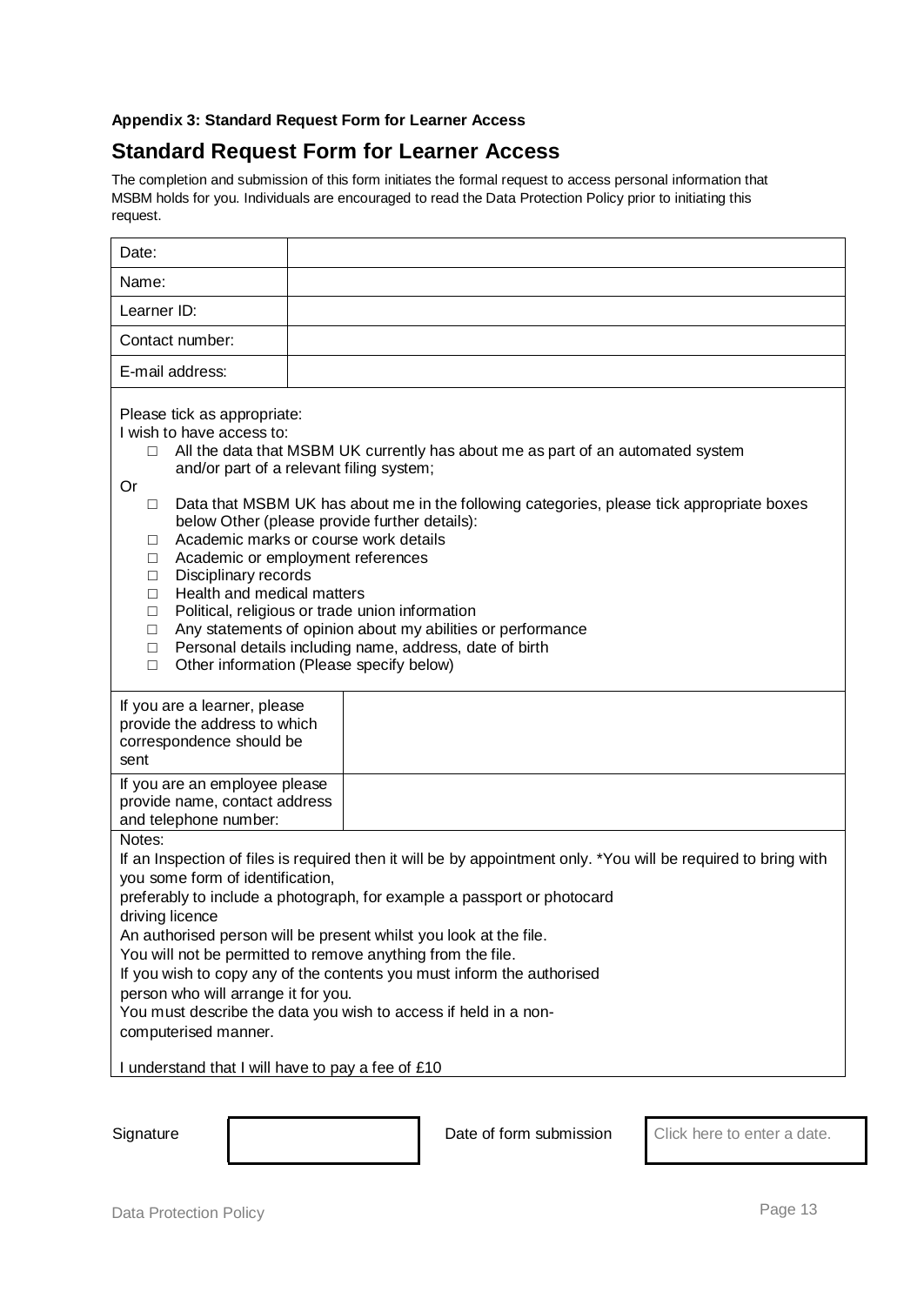Please email the completed form to: [info@msbm.org.uk o](mailto:info@msbm.org.uk)r alternatively please post the form to: Academic Coordinator, MSBM London, 29th Floor, One Canada Square, E14 5DY, Canary Wharf. London. United Kingdom | Tel: +44 (0) 207 712 1588 | Fax: +44 (0) 207 712 1501.

| For Office Use Only                            | <b>Date</b> | <b>By Whom</b> |
|------------------------------------------------|-------------|----------------|
| Date form received                             |             |                |
| Checked by Director of Operations              |             |                |
| Date of approval                               |             |                |
| Date of confirmation letter sent to individual |             |                |
| <b>Updated on Systems</b>                      |             |                |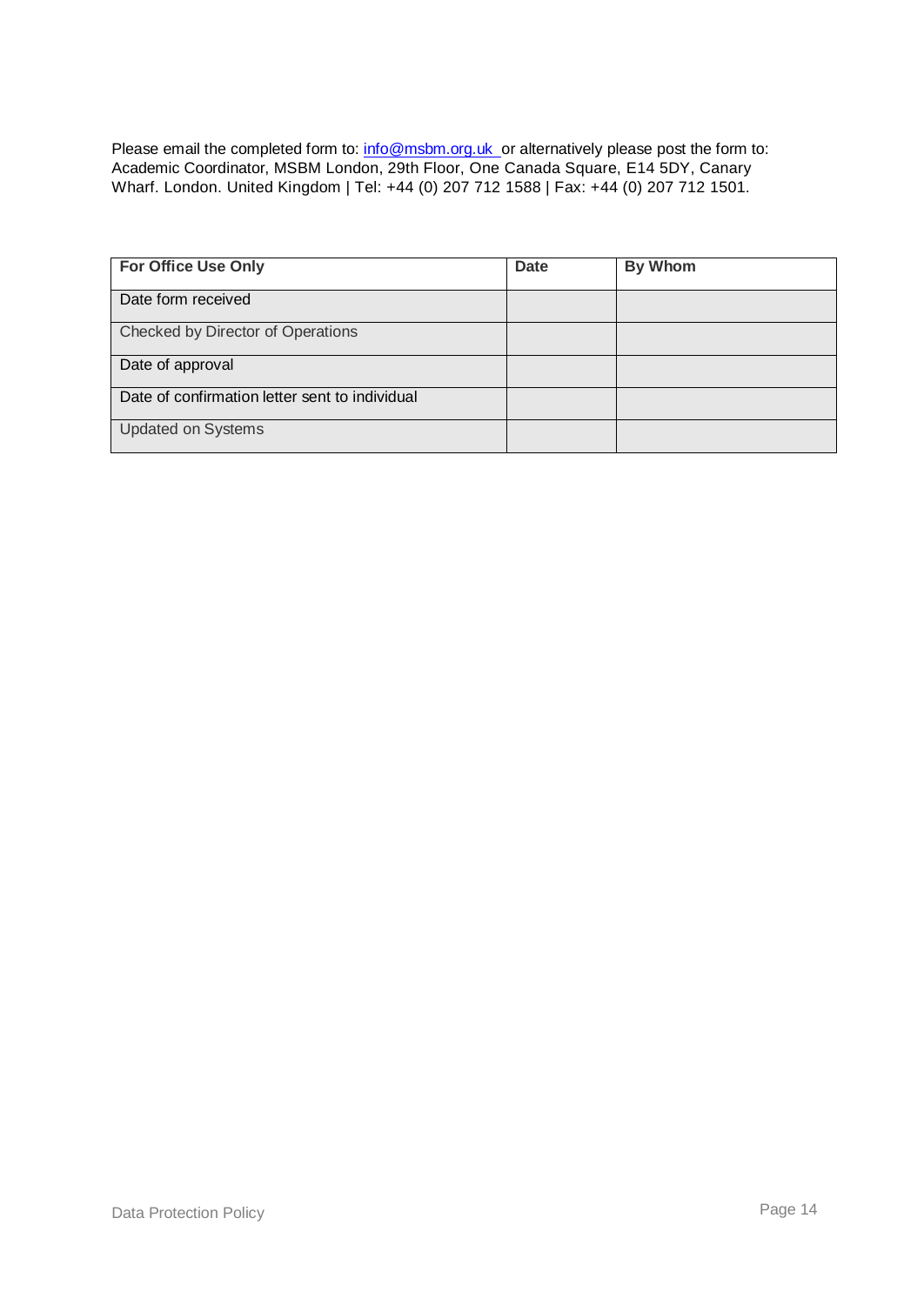#### **Appendix 4: Standard Request Form for Staff Access**

# **Standard Request Form for Staff Access**

The completion and submission of this form initiates the formal request to access personal information that MSBM holds for you. Individuals are encouraged to read the Data Protection Policy prior to initiating this request.

| Date:                                                                                                                                                                                           |                                                                                                                                                                                                                                                                                                                                                                                                                                                                                                                                         |
|-------------------------------------------------------------------------------------------------------------------------------------------------------------------------------------------------|-----------------------------------------------------------------------------------------------------------------------------------------------------------------------------------------------------------------------------------------------------------------------------------------------------------------------------------------------------------------------------------------------------------------------------------------------------------------------------------------------------------------------------------------|
| Name:                                                                                                                                                                                           |                                                                                                                                                                                                                                                                                                                                                                                                                                                                                                                                         |
| Department                                                                                                                                                                                      |                                                                                                                                                                                                                                                                                                                                                                                                                                                                                                                                         |
| Contact number:                                                                                                                                                                                 |                                                                                                                                                                                                                                                                                                                                                                                                                                                                                                                                         |
| E-mail address:                                                                                                                                                                                 |                                                                                                                                                                                                                                                                                                                                                                                                                                                                                                                                         |
| Please tick as appropriate:<br>I wish to have access to:<br>П<br>Or<br>П<br>□<br>Disciplinary records<br>$\Box$<br>Health and medical matters<br>$\Box$<br>$\Box$<br>$\Box$<br>$\Box$<br>$\Box$ | All the data that MSBM UK currently has about me as part of an automated system<br>and/or part of a relevant filing system;<br>Data that MSBM UK has about me in the following categories, please tick appropriate boxes<br>below Other (please provide further details):<br>Academic or employment references<br>Political, religious or trade union information<br>Any statements of opinion about my abilities or performance<br>Personal details including name, address, date of birth<br>Other information (Please specify below) |
| Preferred Time(s) and Date(s)<br>for Inspection:                                                                                                                                                |                                                                                                                                                                                                                                                                                                                                                                                                                                                                                                                                         |
| Notes:<br>I understand that I will have to pay a fee of £10                                                                                                                                     | *If an Inspection of files is required then it will be by appointment only.<br>You will be required to bring with you some form of identification, preferably to include a photograph, for<br>example a passport or photocard driving licence<br>An authorised person will be present whilst you look at the file.<br>You will not be permitted to remove anything from the file.<br>If you wish to copy any of the contents you must inform the authorised                                                                             |

Signature **Date of form submission** Click here to enter a date.

Please email the completed form to: [info@msbm.org.uk o](mailto:info@msbm.org.uk)r alternatively please post the form to: Academic Coordinator, MSBM London, 29th Floor, One Canada Square, E14 5DY, Canary Wharf. London. United Kingdom | Tel: +44 (0) 207 712 1588 | Fax: +44 (0) 207 712 1501.